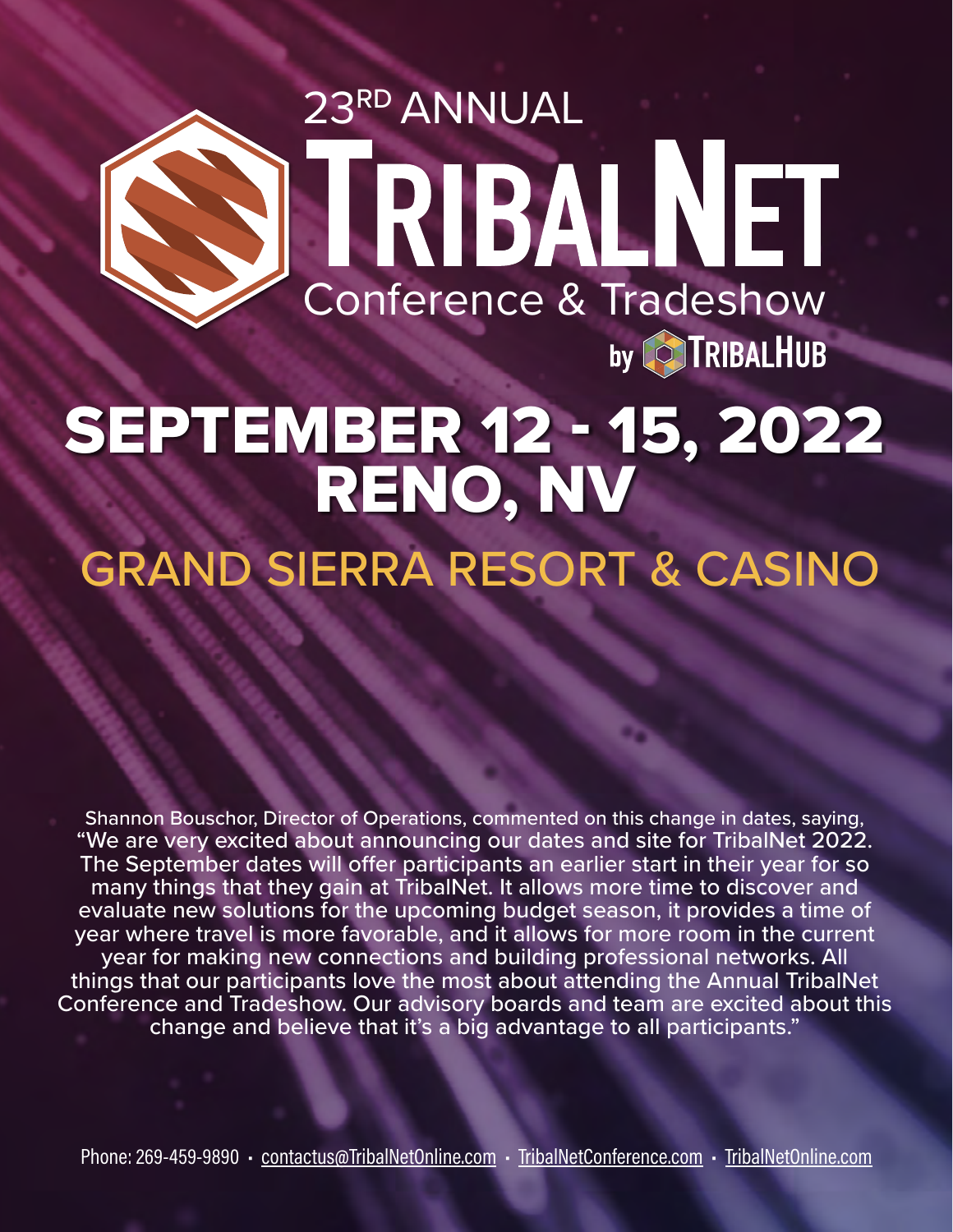

## 23RD ANNUAL **No. 2022 SEPTEMBER 12 - 15, 2022** RENO, NV GRAND SIERRA RESORT & CASINO

#### **What's Included in the Pages**

P 3 - Levels of Participation and Pricing

P 5 - Guidelines

P 4 - Logistics

P 6 - Sponsor and Exhibitor Registration Form, Terms & Conditions

#### **Event Snapshot**

**TribalNet is the largest gathering in the industry of technology-minded individuals working at tribal organizations, governments, gaming/hospitality enterprises and health centers from across the United States!**

#### **Market Snapshot:**

TribalNet is a NATIONAL conference. Our reach and market includes titles such as CIO, VP of IT, IT Director, IT Manager, Network Administrator, Security Administrator, Systems Administrator, Tribal Council, General Manager, CFO and other technology-minded individuals at tribal organizations, governments, gaming/hospitality enterprises and health centers.

#### **Week at a Glance\***

**Tuesday 9/13:**  *\*The following is subject to change*

**Monday 9/12: Tradeshow Setup and Meet & Greet Event** - Vendor setup 10am - 3:00pm.

- Get a great start to the week, make plans to attend the Meet and Greet event which will require a separate ticket.

**Tradeshow Day 1 – 2:15pm - 6:15pm** - Vendor setup begins at 8am. - Tradeshow hall opens at 2:15pm.

- Sessions close in the afternoon,

networking, bars, and food on the floor. **Followed by a Sponsored Cocktail Hour.**

**Wednesday 9/14: Tradeshow Day 2 – 1:30pm - 5:30pm**

- Sessions close in the afternoon. - Prizes for booths and grand prize drawing starts at 4:30pm in tradeshow hall. - Teardown begins at 5:30pm. **Followed by a Sponsored Networking Event.**

**General Info**

#### **Badges and Tickets:**

- *•* **Badges are NOT included for ANY sponsorship or exhibiting level.** ALL 2022 packages have been REDUCED in price and ALL badges are and will be an additional cost to your package selected.
- *•* **Conference Badge Includes:** Access to tradeshow floor with drink tickets, meals (breakfast and lunch), food & drinks during breaks, access to all sessions/keynotes and access plus drink tickets to the Tuesday & Wednesday networking events. **\$250**
- *•* **Floor Badge Includes:** Access to the tradeshow floor, keynote speakers and access to Tuesday & Wednesday networking events.**\$50**
- *•* **Meet & Greet Networking Ticket** is optional. A separate ticket must be purchased to attend. **\$100** before 8/1 *(\$150 after and onsite)*

#### **Registration Options:**

- 1. Register by filling out the form on the last page and submitting to TribalNet via email.
- 2. Online Registration will be available in 2022.

#### **Registration Deadlines:**

**Early Registration Discount Deadline:** Save \$300 on your Exhibitor-Only booth when you register by May 16th, not available for sponsorships. **Standard Registration Deadline:** August 1st or until sold out.

#### **Stay Connected**



*Join us on LinkedIN* [linkedin.com/showcase/tribalnet/](mailto:www.linkedin.com/showcase/tribalnet/?subject=)



*Like us on Facebook* [facebook.com/TribalNetOnline/](http://www.facebook.com/TribalNetOnline)



*Follow us on Twitter* [twitter.com/tribalnetonline](http://twitter.com/tribalnetonline)



*Connect on TribalHub Community* [community.tribalhub.com](https://community.tribalhub.com/)



[vimeo.com/tribalhub](http://www.vimeo.com/tribalhub)

#### **TribalNet - PO Box 2166, Portage, MI 49081**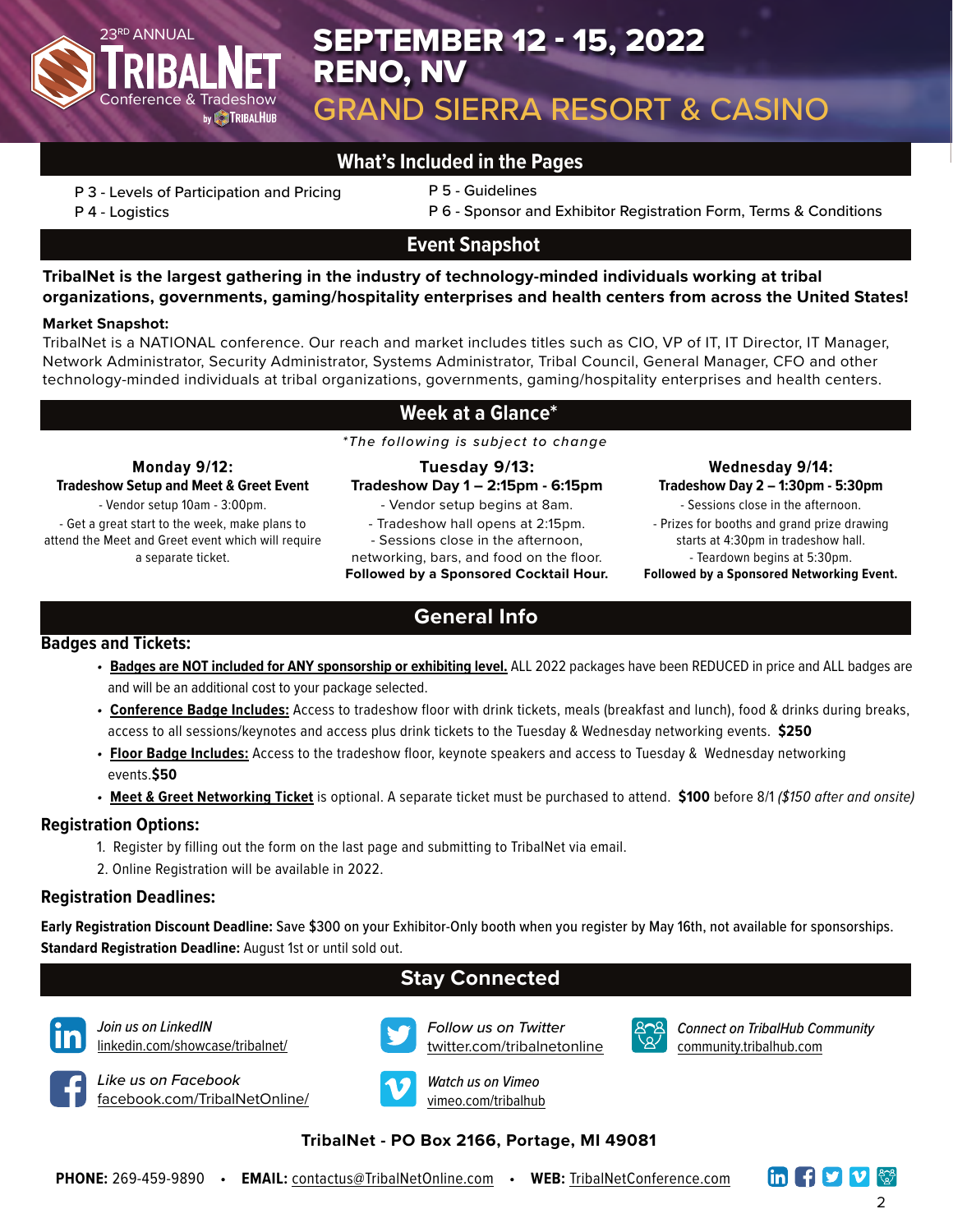## 23RD ANNUAL **No. 2022 SEPTEMBER 12 - 15, 2022** RENO, NV

## GRAND SIERRA RESORT & CASINO

#### **\*Badges are NOT included for ANY sponsorship or exhibiting level.\* ALL 2022 packages have been REDUCED in price and ALL badges are and will be an additional cost to your package selected.**

| <b>Booth &amp; Premium</b><br><b>Sponsorship Opportunities</b>                                                        | <b>Meet &amp; Greet</b><br><b>Sponsor</b><br>\$35,000                                          | <b>Cocktail Hour</b><br><b>Sponsor</b><br>\$15,000                                                | <b>Platinum</b><br><b>Sponsor</b><br>\$11,500                          | <b>Diamond</b><br><b>Sponsor</b><br>\$8,000                  | <b>Bronze</b><br><b>Sponsor</b><br>\$5,500 | <b>Exhibitor</b><br>10x10<br>\$2,800 |
|-----------------------------------------------------------------------------------------------------------------------|------------------------------------------------------------------------------------------------|---------------------------------------------------------------------------------------------------|------------------------------------------------------------------------|--------------------------------------------------------------|--------------------------------------------|--------------------------------------|
| <b>Tradeshow Booth Included</b>                                                                                       | $10x$ $\alpha$ ace                                                                             | $10x1$ $\odot$ ace                                                                                | 10x10 space                                                            | 10x10 space                                                  | 10x10 space                                | 10x10 space                          |
| <b>Booth Space Selection</b>                                                                                          | 1st endice                                                                                     | 2nd endice                                                                                        | 1st "level group"<br>to choose                                         | 2nd "level group"<br>to choose                               | 3rd "level group"<br>to choose             | space<br>assigned                    |
| Logo on Conference website                                                                                            | $\beta$                                                                                        |                                                                                                   | $\mathsf{x}$                                                           | $\mathsf{X}$                                                 | $\mathsf{x}$                               | $\mathsf{x}$                         |
| <b>Business description and URL on</b><br>Conference website                                                          | X                                                                                              |                                                                                                   | $\mathsf{x}$                                                           | $\mathsf{X}$                                                 | $\mathsf{x}$                               |                                      |
| Company logo included onsite in<br>conference welcome signage                                                         |                                                                                                |                                                                                                   | $\mathsf{x}$                                                           | $\mathsf{X}$                                                 | $\mathsf{x}$                               |                                      |
| Business description and logo included<br>in the conference program                                                   | D                                                                                              | D                                                                                                 | $\mathsf{x}$                                                           | $\mathsf{X}$                                                 | $\mathsf{x}$                               |                                      |
| Bonus Exposure - in media partner<br>publication                                                                      | X                                                                                              | $\mathsf{x}$                                                                                      | $\mathsf{x}$                                                           | $\mathsf{x}$                                                 | $\mathsf X$                                |                                      |
| **Exposure in attendee bags                                                                                           | $\blacksquare$                                                                                 | $\left[\begin{smallmatrix} 0 \end{smallmatrix}\right]$                                            | $*^*x$                                                                 | $*^*x$                                                       | $x^{**}$                                   |                                      |
| Social Media post of Sponsorship                                                                                      | $\mathbb{R}^{\mathbb{N}}$                                                                      | $\mathsf{L}$                                                                                      | $\mathbf{x}$                                                           | $\mathsf X$                                                  |                                            |                                      |
| *Recognition as the sponsor of<br>(you choose!) THE HIGHER THE<br><b>SPONSOR LEVEL THE GREATER</b><br><b>EXPOSURE</b> | Meet & $\overline{G}$ eet Event                                                                | Cocktail H ur Event                                                                               | *Choose from<br><b>Group A-C options</b>                               | <i>*</i> Choose from<br><b>Group B-C options</b>             |                                            |                                      |
| Signage & branding opportunities<br>at your sponsored event                                                           | Wearing your logo,<br>drinking w/ your logo,<br>entertained w/ your<br>logo- sky is the limit! | Named sonsor of<br>Tuesday night cocktail<br>hr entertainment,<br>exposure, food, drinks<br>& fun | We provide<br>enhanced signage,<br>announcements &<br>amazing exposure | We provide easel<br>signage & you display<br>vour literature |                                            |                                      |

#### **\*More information:**

#### *Premium sponsors are able to choose (in order of participation level and registration date) what they would like to be sponsors of!*

Group A Options (add'tl options may be added): Tues. Tradeshow Reception, Wed. Tradeshow Reception, Tues Co-sponsored Lunch, Wed Co-sponsored Lunch, Thurs Co-sponsored \$2500 Bingo Run Grand Prize

Group B Options (add'tl options may be added): Tues Co-Spon Breakfast, Wed Co-Spon Breakfast, Thurs Co-Spon Breakfast, Co-sponsored \$1000 drawing at Closing Keynote & Award Ceremony

**Group C Options** (add'tl options may be added): Co-Sponsored AM & PM Breaks

\*\*More information: Qty TBD, We will not accept: paper fliers, business cards, brochures, or other paper items. We will accept items like pens, chargers, stress balls, etc.

#### **Badges:**

#### **• Conference Badge: \$250**

 Access to sessions, keynotes, agenda meals, the tradeshow floor, bars & food on tradeshow floor and during breaks, access plus drink tickets to the Tuesday and Wednesday Networking Events!

#### **• Floor Badge: \$50**

Access to the Tradeshow Floor, Keynotes, Tuesday and Wednesday Networking events with cash bar.

#### **• Meet & Greet Ticket: \$100 before 8/1, \$150 after and onsite.**

Conference & Tradeshow<br>עש TRIBALHUB

Kick off the conference with this much anticipated networking event! This event requires a separate ticket that must be purchased to attend.

#### **Branding/Specialty (Non-Booth) Sponsorships**

#### **The Below Sponsorships ALL**

**DO NOT INCLUDE A BOOTH OR BADGES • Can be purchased as stand-alone OR more often, in addition to, one of the above packages Include pre-show recognition of your sponsor level on TribalNet's online platforms • Include your company logo on welcome signage and conference** 

#### **program**

#### **Lanyard Sponsor \$4,500** *(exclusive sponsorship)* (SOLD OUT)

Your logo featured on the attendee badge lanyard- highly visible all week long.

#### **Conference App Sponsor \$4,500** *(exclusive sponsorship)*

Exclusive exposure every time someone opens the app, multiple banner ad placements within the app, an upgraded profile in the app & the ability to send a push a notification during conference week!

#### **Polo Shirt Sponsor \$4,200** *(exclusive sponsorship)*

Your logo featured on the conference polo shirts- available for purchase as well as raffled off and given away during the conference week

**Attendee Bag Sponsor \$3,800** (SOLD OUT) Your logo featured on the attendee bags they receive at conference check in

**Hotel Key Card Sponsor \$3,800** *(exclusive sponsorship)* Your logo featured on the hotel key cards attendees receive when they check in at the hotel

#### **Note Pads and Pens Sponsor \$3,500**

3 *(up to 3 sponsors OR full buyout for exclusivity)* Have a pad of paper and pen with your logo on it waiting at each seat for attendees to use as they sit down for their sessions!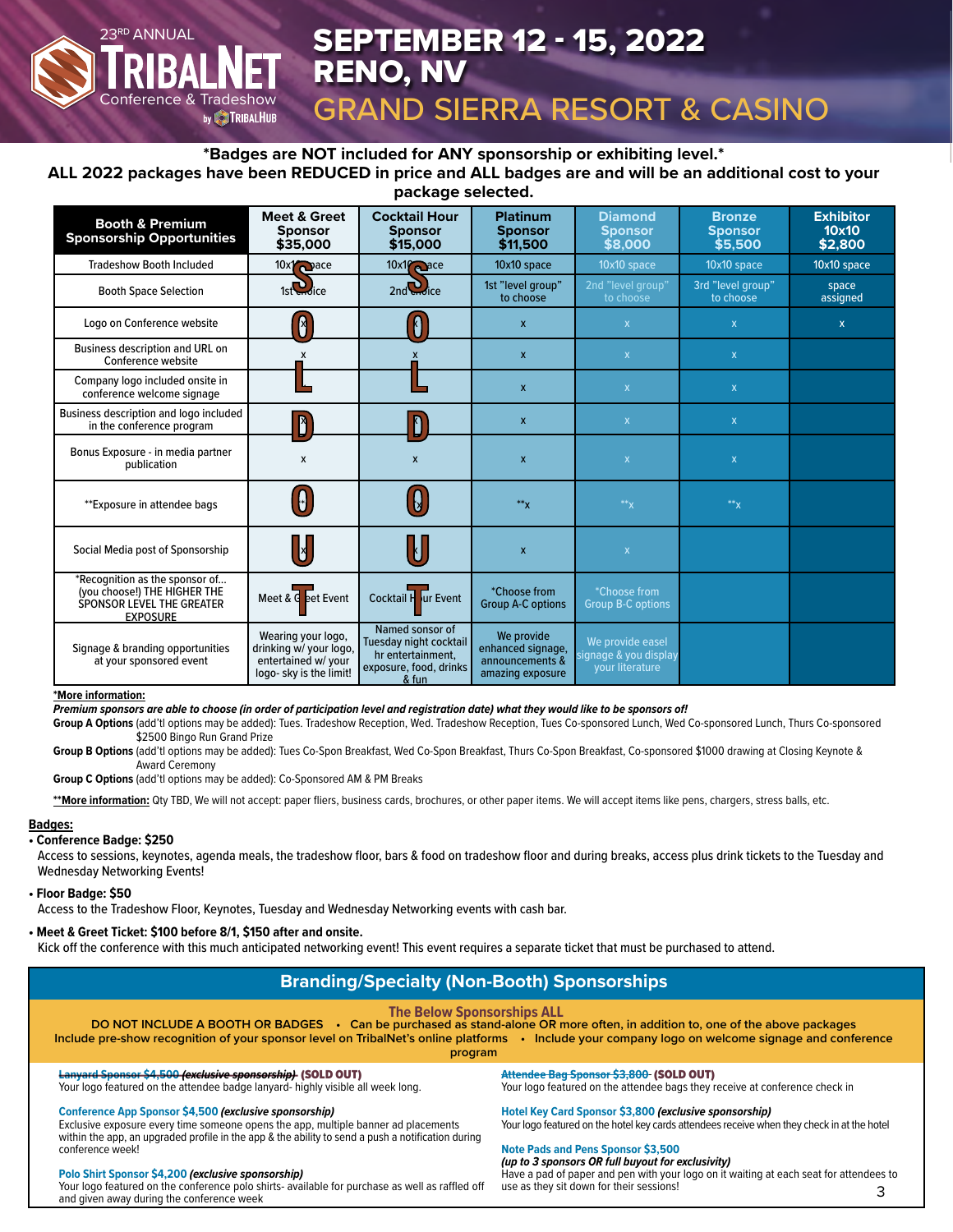

RENO, NV GRAND SIERRA RESORT & CASINO

Stand out from the rest with this unique booth! Located near the entrance and a bar, this 20x20 booth space is sure to trun heads! To book this 20x20 space, you MUST be a sponsor level (Bronze or above) and add on \$7,560 to that cost. The \$7,560 is 3 booths at the \$2,800 with a 10% discount.



You can also make a 10x20 booth by adding on an 'extra 10x10 booth" for \$2,800 as demonstrated above in BLUE. This option is available to sponsors only. Add it on the last page!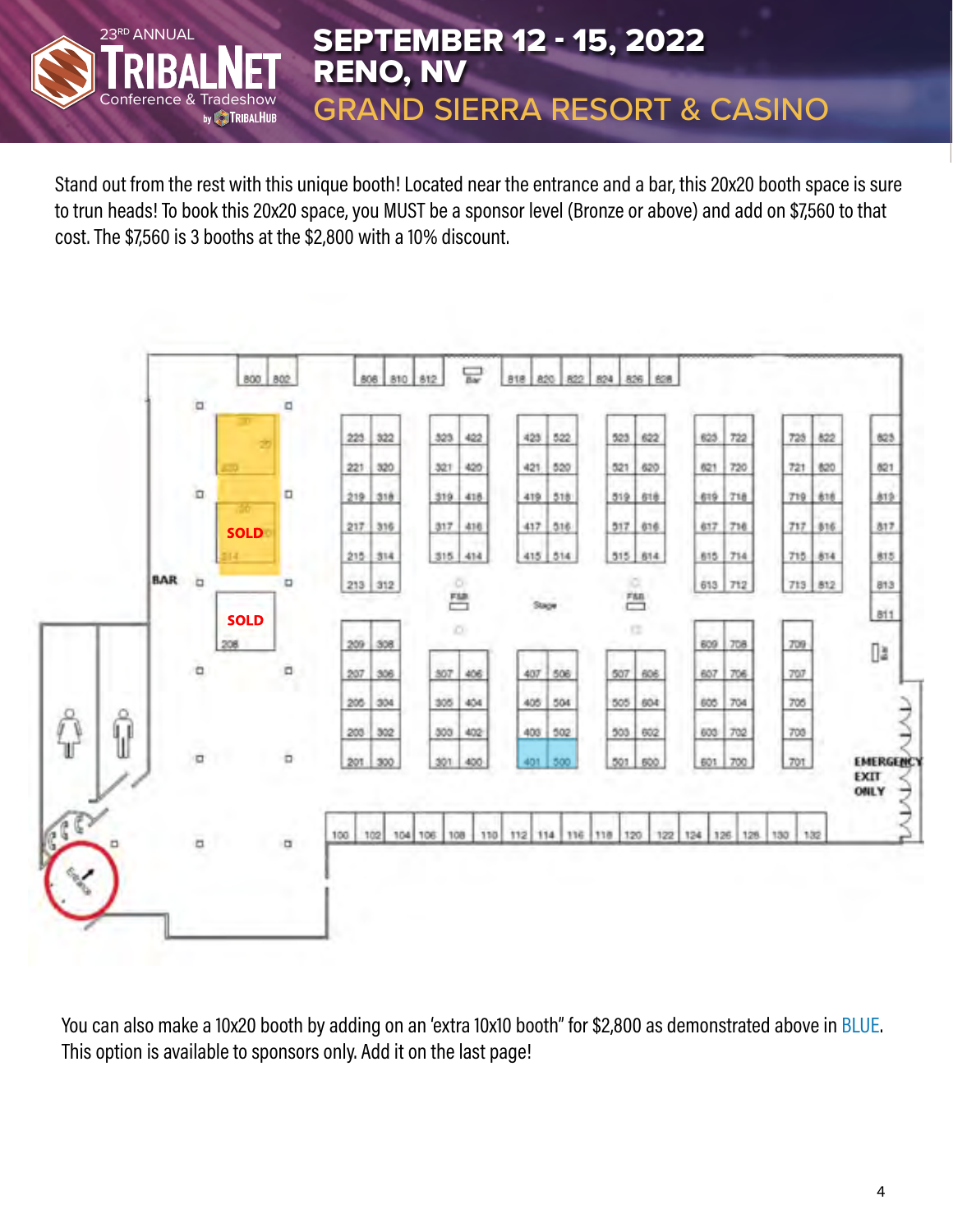

## 23RD ANNUAL **No. 2022 SEPTEMBER 12 - 15, 2022** RENO, NV

GRAND SIERRA RESORT & CASINO

## **Logistics**

#### **Hotel Site Information**

Room Rate is \$79++/night. Block Rate expires 8/17/22.Reservations can be made by calling 1-800-648-5080, please reference Group Res ID: ATRIB, a \$5 service fee will be charged. Free Shuttle from Airport. Book [<HERE>](https://www.tribalnetconference.com/venue/)

#### **Expo Company**

The Official expo company for 2022 is Alliance Expo. Once registered Alliance will reach out to you with information on how to access the expo portal.

#### **Tradeshow Layout & Booth Selection**

Booth selection will happen in June. Sponsors will have the ability to choose their booth and Exhibitor booths are assigned. We start with the highest level of sponsorship and earliest date of registration and work our way down. If you have special requests we will try to accommodate; we do not guarantee your request will be filled. Layout of tradeshow floor can change at any time and may vary from acutual set-up once onsite.

#### **Badges**

**Conference Badge Includes:** access to tradeshow floor with drink tickets, meals (breakfast and lunch), food & drinks during breaks, access to all sessions/ keynotes and access plus drink tickets to the Tuesday & Wednesday networking events.

*\*Tickets to Meet & Greet Event must be purchased separately*

**Floor Badge includes:** access to the tradeshow floor, keynote speakers and Tuesday & Wednesday networking events.

*\*Tickets to Meet & Greet Event must be purchased separately*

**Meet & Greet Networking Ticket is optional.** *A separate ticket must be*  *purchased to attend. \$100 before 8/1 (\$150 after and onsite)*

#### **Conference App**

Will be available in the App Store, 2022.

#### **Booth Includes**

Includes 6ft table draped in black, 2 chairs, standard I.D. sign, trash can, back drop & siderails.

#### **Prizes, Giveaways and Fun**

Vendors are permitted to do a business card drawing at their booths. Prizes for individual booth winners will be announced starting Wed at 4:30 on the tradeshow floor-main hall. Attendees can choose to participate in the TribalNet Bingo Run–we provide each booth with a stamp–attendees visit your booth to get a stamp on their card and receive tickets from us to enter a grand prize drawing. The winner is announced at the close of the show on Wednesday. Attendee and vendors LOVE this–driving traffic to your booth and improving levels of engagement!

#### **Attendee Bag Contents**

We don't accept paper literature to be included in the attendee bags, with the exception of invitations and magazines. Promo items with your company logo are permitted as well as invitations and magazines–there are specific deadlines and shipping instructions to adhere to for these items to be included in the bags.

#### **Social Media and Engagement**

Connect with TribalNet on [Facebook,](http://www.facebook.com/tribalnet
) [Twitter](http://twitter.com/tribalnetonline) and [LinkedIn](http://www.linkedin.com/company/tribalnet ). If your company has a Twitter handle or Facebook page let us know so we can connect with you as well! Sponsors and members will get shout outs pre-event. We share so much news, deals and information on our social media platforms–don't miss out!

#### **Lead Generation**

TribalNet will have the opportunity for engagement and capturing leads at this year's event. More info on how to purchase coming soon.

#### **Beware of Scams**

Nobody other than our TribalHub Staff which you can see [<HERE>](https://www.tribalhub.com/tribalnet/tribalnet-meet-the-team/) or the official Expo Company listed on this page should be contacting you. In the unfortunate age of the increased need to protect data and information, we ask that you please beware of scams. If you receive phone calls or emails about the conference, tradeshow, advertising guides, travel offers, hotel stays and so on, from ANY organization other than TribalNet or chosen expo company, do NOT trust the company calling or provide them with any information. We will ALWAYS notify registered sponsors and exhibitors if any other parties are contracted who would be granted permission to contact you on behalf of the TribalNet Conference and Tradeshow. Use your best judgment and please notify us of any suspicious calls or emails referencing the TribalNet show.

#### **Contact our Sales & Account Manager**

#### **KATIE WOLF**



Sales & Account Manager [katie@tribalnetonline.com](mailto:katie@tribalnetonline.com) Hello! I look forward to making this event great for you!

*Please note that if you have questions email me at* **[katie@tribalnetonline.com](mailto:katie@tribanetonline.com)**

#### **TribalNet - PO Box 2166, Portage, MI 49081**

**in FyVV**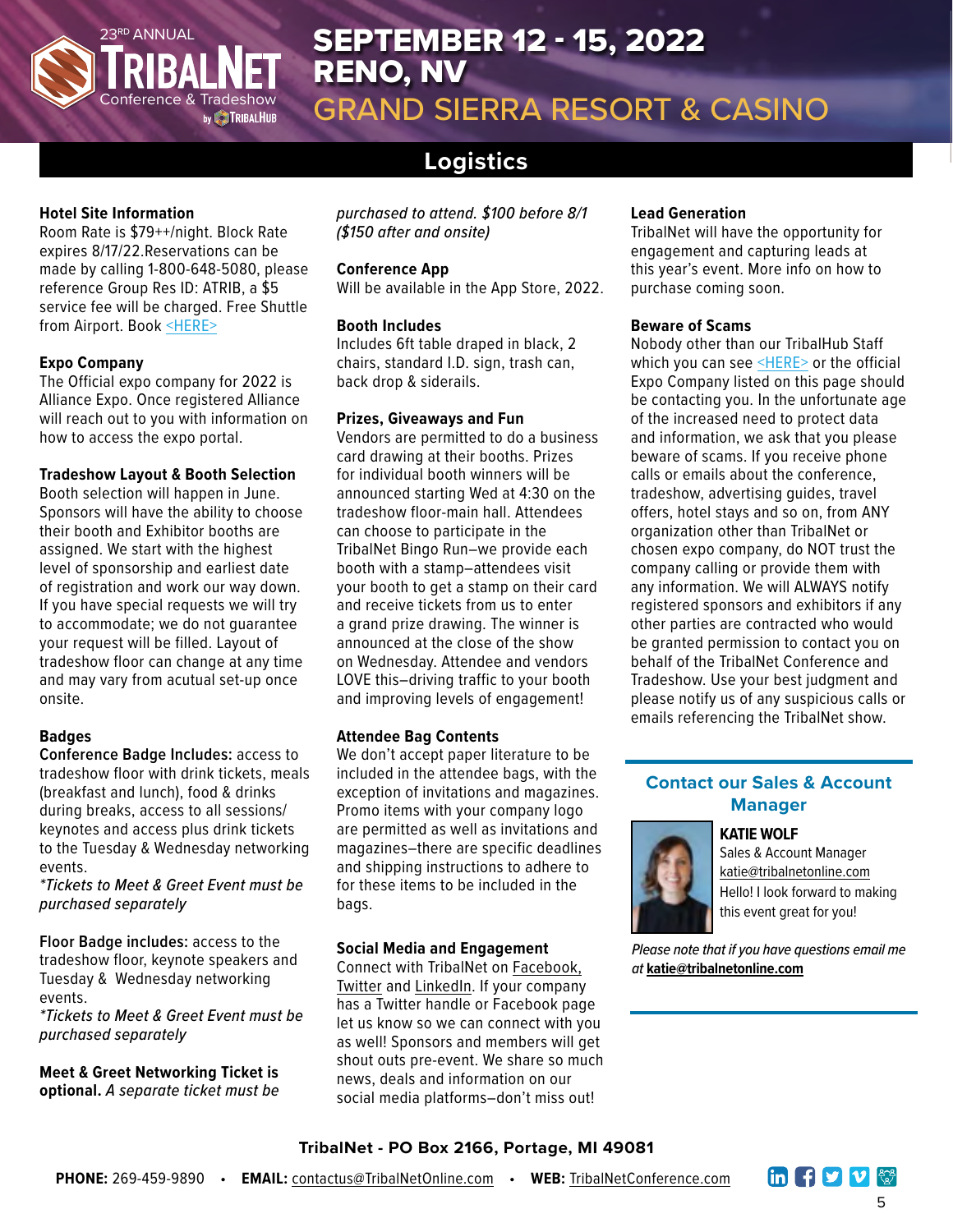

## 23RD ANNUAL **No. 2022 SEPTEMBER 12 - 15, 2022** RENO, NV

## GRAND SIERRA RESORT & CASINO

### **Sponsor/Exhibitor Guidelines**

NON-AGENDA EVENTS: Outside of the official Event agenda, any planned or marketed events (meetings, dinners, receptions, excursions, etc) scheduled during the Event dates for groups larger than 20 people must be communicated to TribalHub and approved by TribalHub prior to the Event start date.

USE OF SPACE: Exhibitors may not assign, sublease, license, share or otherwise transfer the whole or any part of their Exhibit space to any third party. All aisle space is under the control of TribalNet and shall not be used for exhibit or demonstration purposes. Individual displays must not block view or intrude on space of neighboring displays. TribalNet reserves the right to restrict noise levels or music, PA systems, speakers or other potentially distracting agents. Painting, nailing or drilling of any part of the facility is not permitted.

**SPONSORSHIP BENEFITS:** Due to the extensive benefits included in a sponsorship package, many of which are potentially received at registration and prior to payment, registrants are required to honor their original level of TribalNet registration level or higher, downgrading is not accepted.

ASSIGNMENT OF BOOTH SPACE: Booth space and location will be assigned on a first-come, first-pay basis. Preference is given to the highest level sponsors. TribalNet reserves the right to move Exhibitor space to best accommodate electrical needs and/or other special requirements. You can request a booth preference for available booths, however this is ONLY a request not a guarantee. You will receive a confirmation of your assigned booth space along with an [exhibit layout n](https://www.tribalnetonline.com/tnet2017/materials/Show_Floor_TribalNet_2017.pdf)o later than 30 days prior to the show opening. An exhibitor kit will be sent to you upon registration.

BOOTH SETUP: Booth must fit within your space UNLESS additional space is purchased. The contracted expo company - can assist with booth setup as described in the exhibitor kit.

**SHARED SPACE OR SPONSORSHIPS:** Sponsorships and Exhibiting packages are designed for ONE company. If you decide to partner with another company to share the space and/or cost, please note that only ONE company will be noted as the registered vendor, only one company will receive the benefits such as logo placement, business description and contact listed, signage, etc. If you choose to partner up, please note TribalNet will not "split" these benefits.

SECURITY: Show management will take reasonable precautions to safeguard Exhibitors' property. However, TribalNet and the Host site are not responsible for any material, articles or equipment in the exhibits. Overnight manned security will be in effect during the conference week when exhibit hall isn't open, however no party above implies, guarantees or warranties the safety of exhibit booths or their contents.

FIRE & SAFETY LAWS: Federal, State and City Laws must be observed. Aisles and fire exits cannot be blocked by exhibits. Layout is subject to change based on fire marshal final walk through review and approval.

**ELIGIBLE EXHIBITORS:** Show management reserves the right to determine the eligibility of any company or product registering for the TribalNet Conference & Tradeshow.

BADGE LEVELS: TribalNet offers several levels of badges to participate in different areas of the conference. Please purchase the badge YOU require to attend the events you would like to be at during the show. To avoid being turned away at an event in front of your clients, please be sure to have the appropriate level badge for each event attended. For more information on this please ask a TribalNet staff member prior to or onsite and you can purchase the correct badge level at ANY time.

SHOW MANAGEMENT: The TribalNet Conference is conducted under the direction of TribalNet with assistance from the host site and the expo company selected.

INSURANCE: Fire and theft insurance, if so desired, must be taken out by each exhibitor at his own expenses. Show management is not responsible for direct or consequential damages.

#### **TribalNet - PO Box 2166, Portage, MI 49081**

**PHONE:** 269-459-9890 • **EMAIL:** [contactus@TribalNetOnline.com](mailto:contactus@tribalnetonline.com) • **WEB:** [TribalNetConference.com](https://www.tribalnetconference.com/)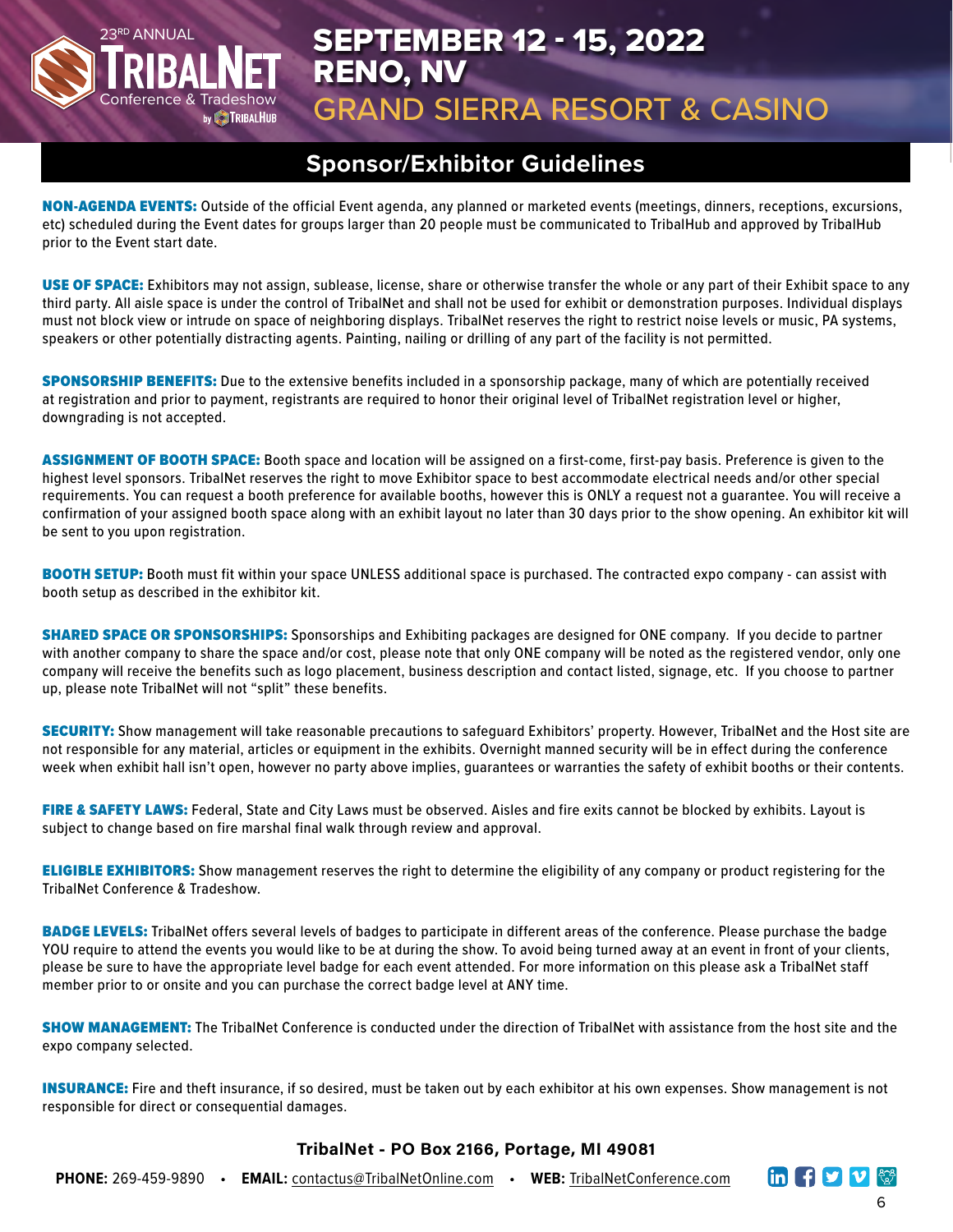# Conference & Tradeshow

## 23RD ANNUAL **No. 2022 SEPTEMBER 12 - 15, 2022** RENO, NV GRAND SIERRA RESORT & CASINO

## **TribalHub Advertising Options**

Below are the two advertising options at minimum we suggest you evaluate investing in once registered for the TribalNet event! For a FULL look at our many advertising options - schedule time with Katie or see all advertising options in the Ad Guide [here.](https://www.tribalhub.com/tribalnet/magazine/
)

#### **TribalHub Magazine**

#### **READERSHIP AND DISTRIBUTION**

Our readership includes technology minded professionals working at and with tribal organizations, health centers, casinos and enterprises nationwide as well as the vendors who provide products and services to this unique market. Released twice a year-Spring & Fall, your advertisements will be accompanied by articles written by industry leaders and experts, interviews with IT leaders at tribes, casinos, health facilities and enterprises, updates from national, regional, and federal organizations that impact tribes and the decisions being made in technology. Don't miss out!

#### **ADVERTISING OPTIONS**

**Ad Space** Other than face to face engagement, this is the best branding opportunity for your company to promote your message, product and/or service. **SIZES AVAILABLE: Inside Front Cover, Inside Back Cover, Back Cover, Two Page Spread, Full Page & Half Page. (Use a GIF or video in digital version for no additional fee)**

**Meet Your Vendors Advertorial** Give readers an in-depth look at your company. See the faces of your team and the value you bring specifically to this unique and targeted market.

**Product Spotlight Advertorial Showcase** a specific product that is meaningful for this targeted market. In this full-page advertorial, readers see product descriptions, benefits of use, sales contacts and references if applicable.

#### **Fall 2022 Issue**

Product Spotlight & Meet your vendors due: July 8 Ads due: July 8 Digital Release: August 1st and printed release at TribalNet 2022

#### **Spring 2023 Issue** Product Spotlight & Meet Your Vendor due: March 1 Ads due: March 15 Digital Release Date: April 15

#### **TribalNet Conference**

Onsite at the annual conference, attendees use the program daily to see the schedule, speaker bios, networking events and so much more! A great way to send a message to an actively engaged part of the market who is ready to connect! **Available Options: Full page, half page, inside front cover, inside back cover, & back cover.**

#### **TribalHub Membership**

- Included in an e-blast sent to attendees highlighting the TribalHub Associate Members that are exhibiting at the event and encouraging them to visit your booth!
- Highlighted Booth Presence with Membership Signage at TribalNet's Annual Conference & Tradeshow
- Highlighted Listing on TribalNet's Annual Conference & Tradeshow Web Page "Who's Sponsoring/Exhibiting"
- Membership Recognition on Badge at TribalNet's Annual Conference & Tradeshow
- Discounted Advertising in TribalNet's Bi-Annual Magazine
- Access to TribalHub's Industry Information Portal contains names of the right decision makers at many tribal casinos, governments and health centers.
- Highlighted Profile in TribalHub's Industry Information Portal
- Exclusive Email Blast Opportunity to Purchase
- Company's Message included in TribalHub's Quarterly Email
- Exclusive TribalHub Social Media Posts, 1x per quarter
- Use of TribalHub Proud Associate Member Logo
- Discounted Prices to Host TribalWise Webinars
- Receive Monthly Publication "TribalHub Industry Insights Report"
- Access to Exclusive Marketing/Advertising Opportunities



#### **ANNUAL MEMBERSHIP PRICING**

**NON-PROFIT:** \$1,095 **NATIVE OWNED VENDOR/SUPPLIER:** \$1,195 **VENDOR/SUPPLIER:** \$1,295

#### **SIGN UP NOW AND SAVE!**

**PHONE:** 269-459-9890 • **EMAIL:** [contactus@TribalNetOnline.com](mailto:contactus@tribalnetonline.com) • **WEB:** [TribalNetConference.com](https://www.tribalnetconference.com/)